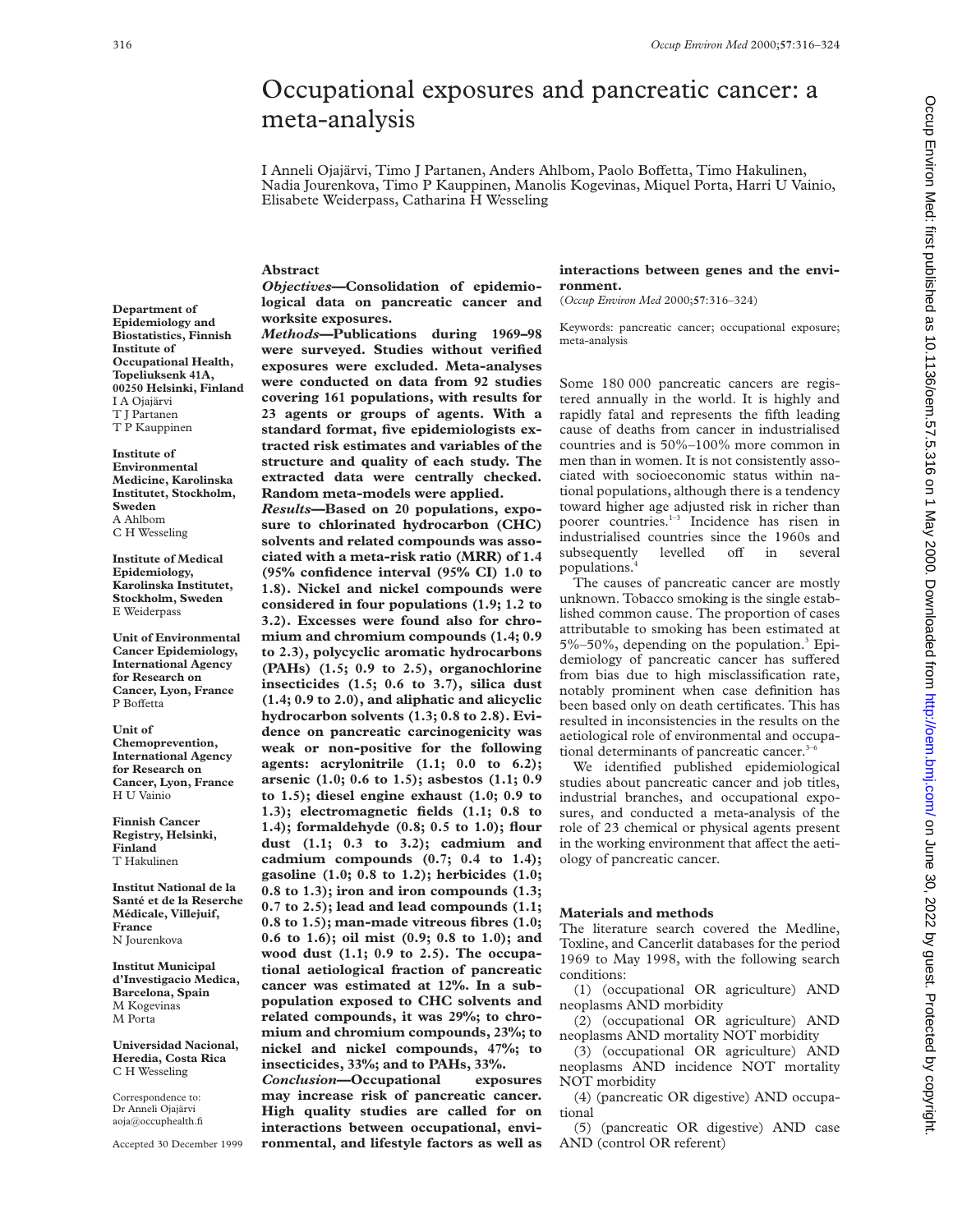The search was accompanied by a scan of the lists of reference of the identified studies. In all, 1902 studies were identified. A total of 365 studies remained after exclusion of studies that did not report on pancreatic cancer; that did not represent the most recent update; that reported insufficient data for the meta-analysis; that did not report data for any job or occupational agent; that did not report original results (reviews); that reported on part of a larger population reported elsewhere; and that reported on job categories or agent categories too broad or outside our list of job titles and agents. The agents were based on the FINJEM job exposure matrix.<sup>7</sup> The list of job titles covered 150 entries in the Finnish social status categories 3, 4, and 5. Data for categories 1 and 2 represented the highest social categories and were excluded because the relevant occupational chemical and physical exposures were minimal or non-existent. The chemical and physical agents considered were the following 23 agents or groups of agents: aliphatic and alicyclic hydrocarbon solvents; aromatic hydrocarbon solvents (excluding aromatic amines); arsenic; asbestos; cadmium and cadmium compounds; chlorinated hydrocarbon (CHC) solvents and related compounds (excluding organochlorine insecticides); chromium and chromium compounds; diesel engine exhaust; electromagnetic fields, flour dust, formaldehyde, fungicides, gasoline, herbicides, insecticides, iron and iron compounds; lead and lead compounds; man made vitreous fibres; nickel and nickel compounds; oil mist (including machining fluid and cutting fluid); polycyclic aromatic hydrocarbons (PAH); silica dust; and wood dust.

The studies were divided into (*a*) agent specific studies with direct risk estimates for one or several of the 23 agents, or for job titles with verified exposure(s) to the agent(s), and (*b*) job specific studies without risk estimates for any of the selected agents but instead for one or more of the 150 job categories without verified exposure(s) to the agent(s). This report is based on the data set from agent specific studies only (92 studies presenting data for 161 different exposed populations). $8-99$ 

Standardised data extraction forms (available from the corresponding author) covered characteristics of the study (publication year, country, study type, case definition, source of cases, reference population, selection of control subjects, follow up period, loss to follow up, response rates, sources of exposure or job data, time reference for exposure or job; risk measure, cohort admission, lag periods, exposure-response, job title coding applied), risk estimates, latency periods, and numbers of exposed cases.

Five epidemiologists (AO, TP, NJ, EW, CW) read the reports and extracted the necessary data, using predefined rules. The main principles of extraction were to extract:

- Relevant, unbiased estimates of relative risk
- $\bullet$  Measures of relative risks associated with specific exposures and job titles
- Estimates adjusted for at least known risk factors for pancreatic cancer (age, sex, tobacco smoking), if there was a choice
- Social class adjusted risk ratios over those unadjusted for social class
- Risk estimate nearest to 20 y latency period, if there is a choice.

The extracted data were then centrally checked for consistency (AO, TP) and finally entered into a database and checked for correctness.

We recovered missing 95% CIs with Byar's approximation<sup>100</sup> in cohort studies, and with variance of log odds ratio in case-control studies.

Simple random effects models<sup>101</sup> were applied in estimating the meta-risk ratios (MRR). Fixed effects models were used only on occasion for comparison with results from random effects models. Standard errors of log of

*Table 1 Characterisation of the 92 agent specific studies*

|                                                                               | Populations<br>(n)   |
|-------------------------------------------------------------------------------|----------------------|
| Study type:                                                                   |                      |
| Administrative (linkage of administrative<br>records or PMR/PCMR/MOR studies) | 23                   |
| Industrial cohort                                                             | 88                   |
| Industry based (nested) case-control study                                    | 7                    |
| Population or hospital based case-control<br>study                            | 43                   |
| Cases:                                                                        |                      |
| Exocrine pancreatic cancers only                                              | 32                   |
| All pancreatic cancers                                                        | 127                  |
| Unspecified                                                                   | 2                    |
| Diagnosis of cases:                                                           |                      |
| Histological                                                                  | 47                   |
| Other (clinical: radiology, necropsy, etc)                                    | $\overline{c}$       |
| Mortality files                                                               | 96                   |
| Mixed                                                                         | $\mathbf Q$          |
| Unknown                                                                       | 7                    |
| Ascertainment of cases:                                                       |                      |
| Mortality files                                                               | 98                   |
| Cancer registry files                                                         | 40                   |
| Hospital records                                                              | 21                   |
| Mixed                                                                         | 1                    |
| Unspecified                                                                   | 1                    |
| Sex:                                                                          |                      |
| Men                                                                           | 112                  |
| Women                                                                         | 8                    |
| Both men and women or unspecified                                             | 41                   |
| Risk measure:                                                                 |                      |
| SMR (standardised mortality ratio)                                            | 68                   |
| SIR (standardised incidence ratio)                                            | 17                   |
| PMR (proportional mortality ratio)                                            | 18                   |
| MOR (mortality odds ratio)                                                    | 1                    |
| HR (hazard ratio)                                                             | 3                    |
| OR (odds ratio)                                                               | 50                   |
| RR (risk ratio) $*$                                                           | $\overline{4}$       |
| Source of exposure data:                                                      |                      |
| Industrial hygiene measurements                                               | 4                    |
| Job exposure matrix                                                           | 15                   |
| Expert assessment                                                             | 25                   |
| Job titles <sup>+</sup>                                                       | 57<br>19             |
| Other‡<br>Mixed                                                               |                      |
| Unknown                                                                       | 37<br>$\overline{4}$ |
|                                                                               |                      |
| Time reference of exposure:<br>Last or around diagnosis                       | 17                   |
| Earlier cross section                                                         | 9                    |
|                                                                               | 47                   |
| Lifetime longitudinal<br>Less than lifetime longitudinal                      | 80                   |
| Other                                                                         | 1                    |
| Unknown                                                                       | 7                    |
| Total                                                                         | 161                  |
|                                                                               |                      |

\*Ratio of risks or cumulative incidences in exposed and unexposed cohorts.

†Job titles with specifically verified exposure(s) to the relevant agent(s).

‡Employment duration, biological monitoring, employer record, registry of chemicals, self reporting.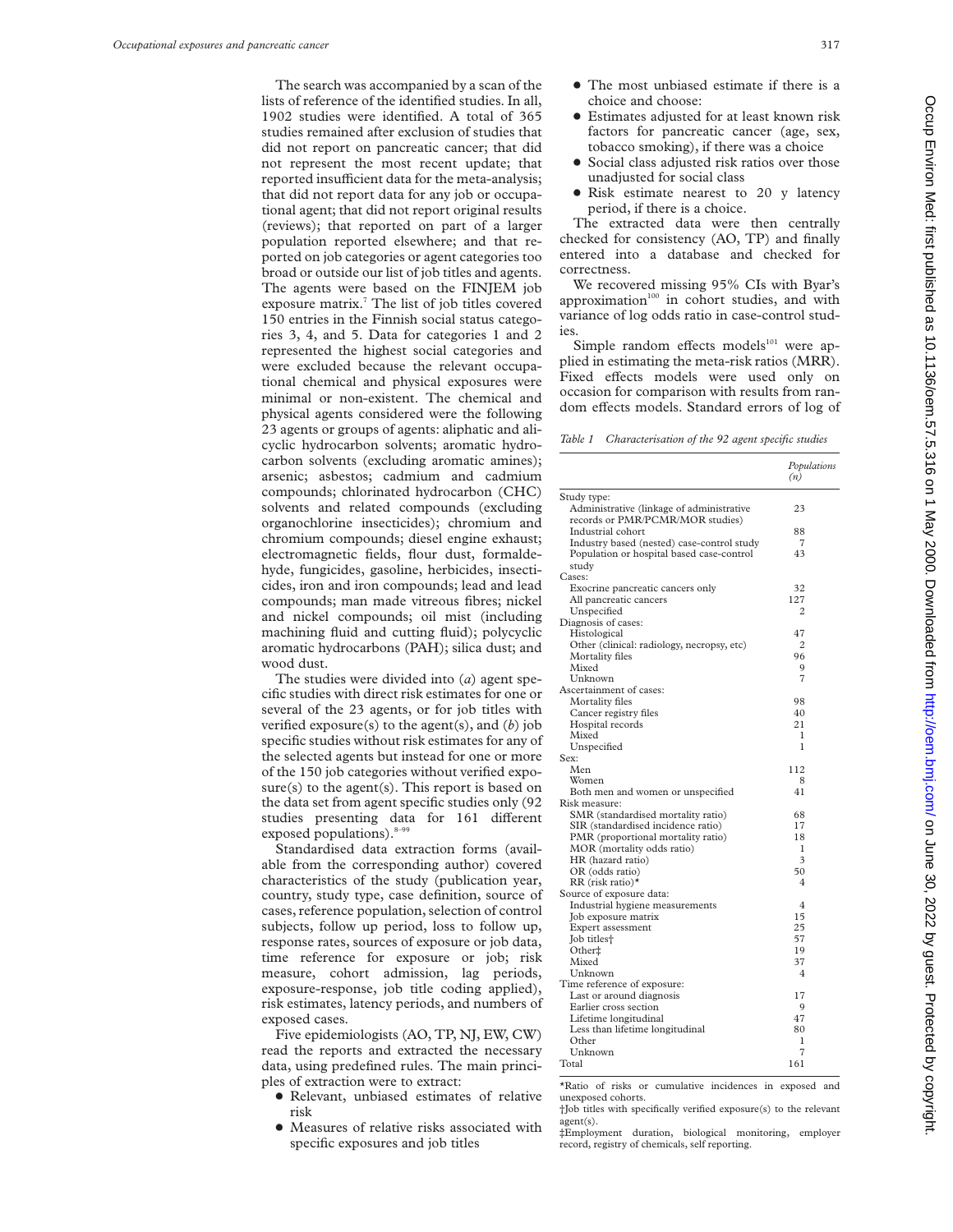risk ratios (RRs), when not given, were recovered as the log of the ratio of upper and lower 95% CIs divided by 3.92. A test of the heterogeneity was performed as a  $\chi^2$  test with degrees of freedom equal to one less than the number of populations. The public domain software package *computer programs for epidemiologic analysis* (PEPI; http://www.usdinc.com/pepi.htlm), version 3.0, and the statistical software package *Stata* release 5 were used.<sup>102</sup>

Population aetiological fractions were estimated as PEF=p−p/MRR, and aetiological fractions among the exposed groups as EEF=1−1/MRR for each agent where excesses were observed. The proportion of pancreatic cancer cases who were exposed (p), was calculated as  $\Sigma$ exposed cases/ $\Sigma$ all cases, summing over studies that provided the necessary numbers. The PEFs were based on MRRs from population based and hospital based case-control studies only, whereas the EEFs were based on MRRs from all except proportional studies. Aetiological fractions were not calculated for agents with no indication of increased risk.

The data were organised and analysed by populations rather than studies. This was because most studies considered more than one subpopulation defined by exposure. A total of 161 populations were covered in agent specific studies (table 1). Most (85) populations were from North America, closely followed by Western Europe (63). There were few populations from Central and Eastern Europe, Oceania, and none from Middle and South America, Asia, or Africa. The annual number of studies has been rising considerably during 1969–8 (two studies during 1969–79; 58 studies during 1980–9, and 101 studies during 1990–8).

Industrial cohort (88 populations) and casecontrol (50 populations) studies were the most common agent specific studies (table 1). The cases represented predominantly all pancreatic

*Table 2 Populations (n), metarisk estimates (MRRs) (95% CIs), ranges of point estimates and p values for heterogeneity by occupational agents (proportional studies*  $excluded: simple random effects models with no covariates)$ 

| Agent                                        | $\boldsymbol{n}$ | MRR | 95% CI                | Range of point<br>estimate | p Value |
|----------------------------------------------|------------------|-----|-----------------------|----------------------------|---------|
| Aliphatic and alicyclic hydrocarbon solvents | 2                | 1.3 | $0.8 \text{ to } 2.0$ | $1.0 - 1.6$                | 0.09    |
| Aromatic hydrocarbon solvents                | 13               | 1.0 | $0.8$ to $1.3$        | $0.5 - 2.9$                | 0.2     |
| Arsenic                                      | 4                | 1.0 | $0.6$ to $1.6$        | $0.9 - 1.4$                | 0.9     |
| Asbestos                                     | 24               | 1.1 | $0.9 \text{ to } 1.4$ | $0.5 - 3.6$                | 0.004   |
| Cadmium and cadmium compounds                | 2                | 0.7 | $0.4$ to $1.4$        | $0.7 - 0.8$                | 0.9     |
| Chlorinated hydrocarbon solvents and         |                  |     |                       |                            |         |
| related compounds                            | 20               | 1.4 | $1.0 \text{ to } 1.8$ | $0.3 - 4.9$                | 0.05    |
| Chromium and chromium compounds              | 9                | 1.4 | $0.9 \text{ to } 2.3$ | $0.6 - 20$                 | 0.2     |
| Diesel engine exhaust                        | $\overline{7}$   | 1.0 | $0.9$ to $1.2$        | $0.5 - 1.4$                | 0.2     |
| Electromagnetic fields                       | 5                | 1.1 | $0.8 \text{ to } 1.4$ | $0.6 - 2.4$                | 0.04    |
| Flour dust                                   | $\mathbf{1}$     | 1.1 | 0.3 to 3.2            |                            |         |
| Formaldehyde                                 | 5                | 0.8 | $0.5 \text{ to } 1.0$ | $0.5 - 1.0$                | 0.3     |
| Fungicides                                   | $\overline{c}$   | 1.3 | $0.4 \text{ to } 3.8$ | $1.3 - 1.4$                | 0.9     |
| Gasoline                                     | $\overline{4}$   | 1.0 | 0.8 to 1.2            | $0.2 - 1.1$                | 0.5     |
| Herbicides                                   | 10               | 1.0 | $0.8$ to $1.3$        | $0.6 - 5.9$                | 0.3     |
| Insecticides                                 | 3                | 1.5 | 0.6 to 3.7            | $0.8 - 21.0$               | 0.1     |
| Iron and iron compounds                      | 1                | 1.3 | $0.7$ to $2.5$        |                            |         |
| Lead and lead compounds                      | $\overline{4}$   | 1.1 | $0.8 \text{ to } 1.5$ | $1.0 - 1.4$                | 1.0     |
| Man made vitreous fibres                     | 5                | 1.0 | $0.6$ to $1.6$        | $0.3 - 6.8$                | 0.03    |
| Nickel and nickel compounds                  | $\overline{4}$   | 1.9 | 1.2 to 3.2            | $1.2 - 3.6$                | 0.9     |
| Oil mist                                     | 6                | 0.9 | $0.8$ to $1.0$        | $0.3 - 1.0$                | 0.5     |
| Polycyclic aromatic hydrocarbons (PAHs)      | 4                | 1.5 | $0.9 \text{ to } 2.5$ | $1.3 - 3.6$                | 0.8     |
| Silica dust                                  | 3                | 1.4 | $0.9$ to $2.0$        | $1.1 - 2.0$                | 0.2     |
| Wood dust                                    | $\overline{4}$   | 1.1 | $0.8$ to $1.5$        | $0.7 - 1.7$                | 0.3     |
|                                              |                  |     |                       |                            |         |

cancers, irrespective of type. As most studies considered mortality, the diagnosis was in most populations obtained from the death record. Less than 5% of the populations were women. Exposures were assessed in 57 populations through job titles; in 25 through expert assessments; in 15 through job exposure matrices (JEMs); and in 60 through other, mixed, or unexplained methods. Industrial hygiene measurements were explicitly applied in four populations only. Exposure assessment was longitudinal for 127 populations.

Reference populations in cohort studies represented predominantly national or other large populations (57 studies). Fewer studies (23) used local populations as the reference; even fewer (seven) used an internal reference. Follow up for case ascertainment began usually during 1940–79 (99 studies) and spanned in most studies a period of  $\geq 10$  years (98 studies). Losses to follow up in agent specific cohort studies were minor or moderate (<5% in 44 studies but unknown in 51 studies) but were more marked in job branch cohort studies. Agent specific cohorts were rather evenly distributed between entry cohorts, cross sectional cohorts, and mixed cohorts.

Case-control studies used variable periods of case ascertainment. Most agent specific casecontrol studies (44) used cancer or population controls. Response rates were  $\leq 80\%$  for the cases, and  $\leq 90\%$  in the controls. Sixteen studies did not report response rates.

# **Results**

The aggregated results for the occupational agents are shown in table 2. Random effects models without covariates were used. Proportional studies (four) representing 18 populations, were excluded from most analyses because of poor quality. The study by Magnani *et al*, <sup>62</sup> although reported as a case-control study, used job and branch data as well as diagnoses of pancreatic cancer from death certificates only. We therefore treated it as a proportional mortality rate (PMR) study.

Significant excesses were found for nickel and nickel compounds (MRR 1.9; 1.2 to 3.2; four populations) and CHC solvents and related compounds (1.4; 95% CI 1.0 to 1.8; 20 populations). Non-significant excesses over MRR>1.3 were found for PAHs; organochlorine insecticides; silica dust; and chromium and chromium compounds.

Table 3 shows the MRRs after stratification by sex and diagnostic quality. Only seven studies presented results for women. For CHC solvents and related compounds, the MRR for women (1.8; 95% CI 0.7 to 5.8; three populations) was higher than for men (1.3; 0.9 to 1.9; 14 populations). The MRR remained essentially unchanged irrespective of whether histological verification of diagnoses of pancreatic cancer was done or not. For chromium and chromium compounds and for PAHs, the excess risks disappeared in studies that had histological diagnoses, whereas for nickel and nickel compounds, the MRR was increased in populations with and without histological verification of the cases.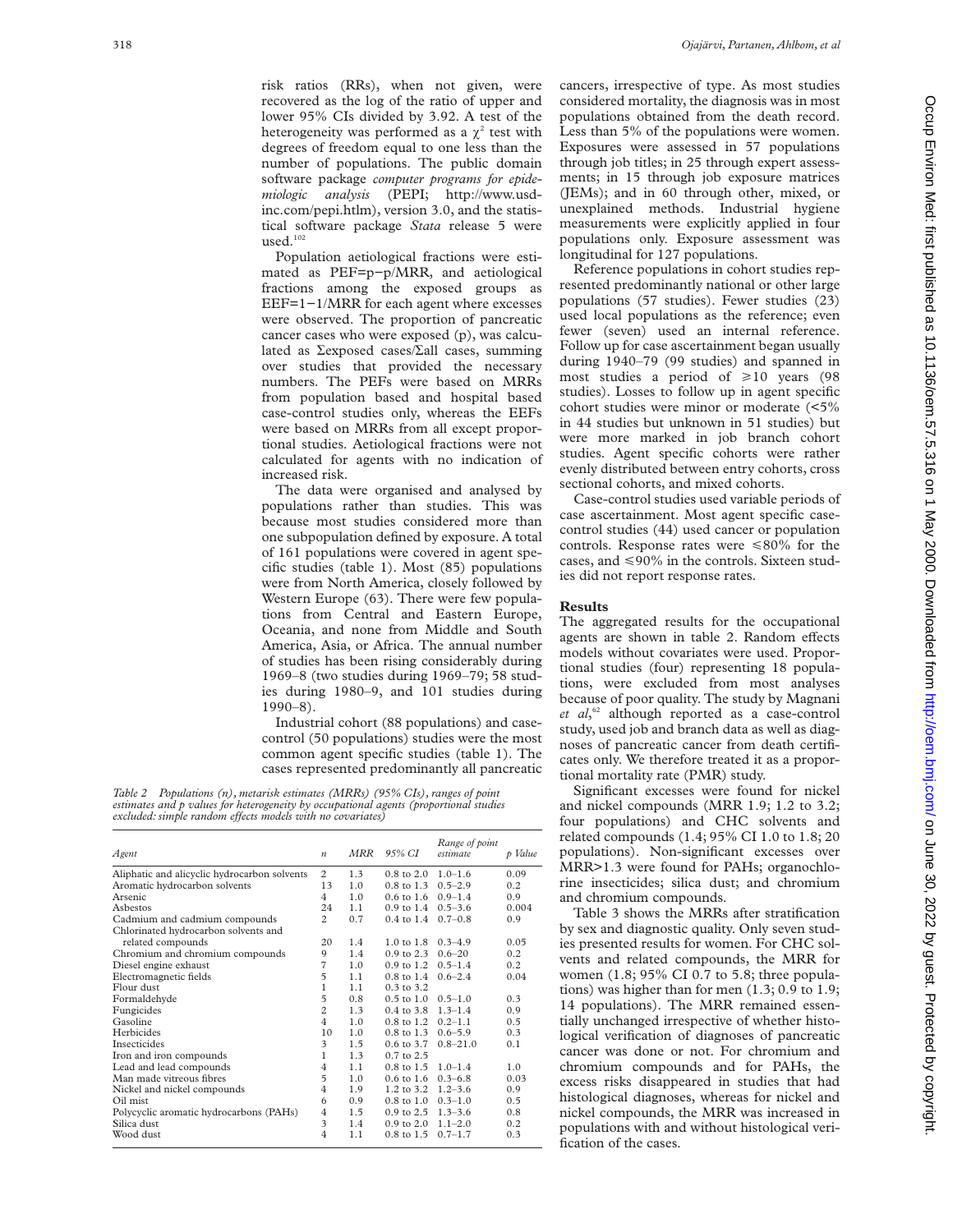*Table 3 Populations (n), metarisk estimates (MRRs) (95% CIs) by occupational agents, sex, and quality of diagnosis: (proportional studies are excluded:*  $simple$  random effects models with covariates)

|                                                              | Sex              |            |                       |                  |            |                       |                  |                     |                       |                         |            | Histological diagnosis |                  |            |                       |  |  |  |
|--------------------------------------------------------------|------------------|------------|-----------------------|------------------|------------|-----------------------|------------------|---------------------|-----------------------|-------------------------|------------|------------------------|------------------|------------|-----------------------|--|--|--|
|                                                              |                  | Men        |                       |                  | Women      |                       |                  | Unspecified or both |                       |                         | Yes        |                        | $N_{0}$          |            |                       |  |  |  |
| Agent                                                        | $\boldsymbol{n}$ | <b>MRR</b> | 95% CI                | $\boldsymbol{n}$ | <b>MRR</b> | 95% CI                | $\boldsymbol{n}$ |                     | MRR 95% CI            | $\boldsymbol{n}$        | <b>MRR</b> | 95% CI                 | $\boldsymbol{n}$ | <b>MRR</b> | 95% CI                |  |  |  |
| Aliphatic and alicyclic<br>hydrocarbon solvents              |                  |            |                       |                  |            |                       |                  |                     |                       | 2                       | 1.3        | $0.8$ to $2.0$         |                  |            |                       |  |  |  |
| Aromatic hydrocarbon<br>solvents                             | 6                | 0.7        | $0.6$ to $1.0$        |                  |            |                       | $\overline{7}$   | 1.3                 | $0.9 \text{ to } 1.7$ | $\overline{4}$          | 1.0        | $0.6$ to $1.8$         | 9                | 1.0        | $0.7$ to $1.2$        |  |  |  |
| Arsenic                                                      | 3                | 0.9        | $0.6$ to $1.6$        |                  |            |                       |                  |                     |                       | $\overline{c}$          | 1.1        | $0.5$ to $2.7$         | $\overline{c}$   | 0.9        | $0.5$ to $1.6$        |  |  |  |
| Asbestos                                                     | 18               | 1.3        | $1.0$ to $1.5$        | 3                | 0.8        | $0.4 \text{ to } 1.7$ | 3                | 0.6                 | $0.4 \text{ to } 0.8$ | 3                       | 0.7        | 0.4 to 1.2             | 21               | 1.2        | $1.0 \text{ to } 1.5$ |  |  |  |
| Chlorinated hydrocarbon<br>solvents and related<br>compounds | 14               | 1.3        | $0.9$ to $1.9$        | 3                | 1.8        | 0.7 to 4.6            | 3                | 1.6                 | $0.8 \text{ to } 2.9$ | 4                       | 1.2        | 0.7 to 2.1             |                  | 16 1.4     | $1.0 \text{ to } 2.1$ |  |  |  |
| Chromium and<br>chromium compounds                           | $\overline{7}$   | 1.8        | $0.9$ to $3.6$        |                  |            |                       | $\overline{c}$   | 0.9                 | $0.5$ to $1.8$        | $\overline{\mathbf{3}}$ | 1.0        | 0.7 to 1.6             | 6                | 2.3        | $0.9$ to $5.8$        |  |  |  |
| Diesel engine exhaust                                        | 5                | 1.1        | 0.9 to 1.3            |                  |            |                       | $\overline{2}$   | 0.9                 | $0.6$ to $0.9$        | 3                       | 1.1        | 0.9 to 1.2             | 4                | 1.0        | $0.9 \text{ to } 1.1$ |  |  |  |
| Electromagnetic fields                                       | 6                | 1.1        | 0.9 to 1.3            |                  |            |                       |                  |                     |                       |                         |            |                        | 6                | 1.1        | $0.9$ to $1.3$        |  |  |  |
| Formaldehyde                                                 | 3                | 0.8        | $0.5$ to $1.3$        |                  |            |                       | $\overline{c}$   | 0.6                 | 0.3 to 1.1            | 2                       | 0.5        | $0.3 \text{ to } 0.9$  | 3                | 0.9        | $0.7$ to $1.3$        |  |  |  |
| Gasoline                                                     | $\overline{2}$   | 1.0        | 0.8 to 1.3            |                  |            |                       |                  |                     |                       | $\overline{c}$          | 1.0        | 0.8 to 1.4             | $\overline{c}$   | 0.9        | 0.6 to 1.3            |  |  |  |
| Herbicides                                                   | 8                | 1.2        | 0.8 to 2.0            |                  |            |                       | 2                | 0.9                 | 0.7 to 1.2            |                         |            |                        | 9                | 1.1        | $0.8$ to $1.5$        |  |  |  |
| Insecticides                                                 | $\overline{c}$   | 0.7        | 0.4 to 1.5            |                  |            |                       | 2                | 3.7                 | 0.3 to 43.3           |                         |            |                        | 3                | 1.2        | 0.3 to 4.3            |  |  |  |
| Lead and lead<br>compounds                                   | 3                | 1.1        | $0.8$ to $1.6$        |                  |            |                       |                  |                     |                       | 2                       | 1.1        | 0.8 to 1.6             | $\overline{c}$   | 1.0        | $0.5$ to $2.2$        |  |  |  |
| Man made vitreous fibres                                     | $\mathbf{2}$     | 1.8        | $0.8 \text{ to } 3.8$ |                  |            |                       | 3                | 0.9                 | $0.7$ to $1.2$        | 3                       | 0.8        | $0.5$ to $1.2$         | $\overline{c}$   | 1.2        | $0.8 \text{ to } 1.6$ |  |  |  |
| Nickel and nickel<br>compounds                               | 3                | 2.0        | 1.2 to 3.5            |                  |            |                       |                  |                     |                       | 2                       | 2.0        | 1.2 to 3.2             | $\overline{c}$   | 1.6        | $0.4$ to $6.9$        |  |  |  |
| Oil mist                                                     | $\overline{4}$   | 0.9        | $0.8 \text{ to } 1.0$ |                  |            |                       | 2                | 0.5                 | $0.3$ to $1.1$        |                         |            |                        | 6                | 0.9        | $0.7$ to $1.2$        |  |  |  |
| Polycyclic aromatic<br>hydrocarbons (PAHs)                   | 3                | 1.8        | 0.8 to 3.4            |                  |            |                       |                  |                     |                       | $\overline{c}$          | 1.4        | $0.8 \text{ to } 2.3$  | $\overline{c}$   | 3.0        | 0.7 to 13.2           |  |  |  |
| Silica dust                                                  | 2                | 1.1        | $0.8$ to $1.5$        |                  |            |                       |                  |                     |                       | 2                       | 1.5        | 0.8 to 2.6             |                  |            |                       |  |  |  |
| Wood dust                                                    |                  |            |                       |                  |            |                       | 3                | 1.1                 | $0.7$ to $1.7$        | 3                       | 1.2        | $0.9$ to $1.6$         |                  |            |                       |  |  |  |

Table 4 presents results by study type. For CHC solvents and related compounds, cohort studies with internal reference and case-control studies yielded an MRR of 1.4 (95% CI 0.8 to 2.4; four populations). In studies that used general populations as the reference (SMR/SIR studies), MRR was 1.3 (0.9 to 2.0; 16 populations). For the lower quality proportional studies, it was 1.1 (0.9 to 1.3; four populations).

For nickel and nickel compounds the MRR was highest for case-control studies (2.0; 95% CI 1.2 to 3.2; two populations). For chromium and chromium compounds it was highest in SMR/SIR studies (2.3; 0.9 to 5.8; six populations), as for PAHs it was (3.0; 0.7 to 13.2; two populations).

For asbestos, the 20 SMR/SIR populations yielded a significant MRR of 1.2 (95% CI 1.0 to 1.5), whereas the four case-control populations resulted in an MRR of 0.7 (0.5 to 1.0).

Two cohort studies with an internal reference yielded a significant MRR of 1.4 (95% CI 1.3 to 1.9) for diesel engine exhaust, which was, however, not confirmed in case-control and SMR/SIR studies, the overall MRR remaining at 1.0 (95% CI 0.9 to 1.2).

For insecticides, the overall MRR was 1.5 (95% CI 0.6 to 3.7). For the two case-control studies, both based on cytological diagnoses, it was 3.7 (95% CI 0.3 to 43.3), which was not confirmed in the one occupational cohort mortality study. All insecticide results

*Table 4 Populations (n), metarisk ratios (MRRs) (95% CIs), by study type (proportional studies excluded: simple*  $r$ *andom effects models with no covariates*)

|                                                        |                  |            | Case-control studies and cohort<br>studies with internal reference | <b>SMR/SIR</b> studies |            |                       |
|--------------------------------------------------------|------------------|------------|--------------------------------------------------------------------|------------------------|------------|-----------------------|
| Agent                                                  | $\boldsymbol{n}$ | <b>MRR</b> | 95% CI                                                             | $\boldsymbol{n}$       | <b>MRR</b> | 95% CI                |
| Aliphatic and alicyclic hydrocarbon solvents           | 2                | 1.3        | $0.8 \text{ to } 2.0$                                              |                        |            |                       |
| Aromatic hydrocarbon solvents                          | 4                | 0.9        | $0.5 \text{ to } 1.6$                                              | 9                      | 1.0        | $0.8 \text{ to } 1.3$ |
| Arsenic                                                | 3                | 1.2        | $0.5 \text{ to } 2.6$                                              | $\mathbf{1}$           | 0.9        | $0.4 \text{ to } 1.5$ |
| Asbestos                                               | $\overline{4}$   | 0.7        | $0.5 \text{ to } 1.0$                                              | 20                     | 1.2        | $1.0 \text{ to } 1.5$ |
| Cadmium and cadmium compounds                          | 1                | 0.8        | $0.2$ to $2.9$                                                     | 1                      | 0.7        | 0.3 to 1.4            |
| Chlorinated hydrocarbon solvents and related compounds | 4                | 1.4        | 0.8 to 2.4                                                         | 16                     | 1.3        | 0.9 to 2.0            |
| Chromium and chromium compounds                        | 3                | 1.0        | $0.7$ to $1.6$                                                     | 6                      | 2.3        | $0.9$ to $5.8$        |
| Diesel engine exhaust                                  | 5                | 1.1        | $0.9$ to $1.4$                                                     | $\overline{2}$         | 0.9        | $0.8 \text{ to } 1.1$ |
| Electromagnetic fields                                 |                  |            |                                                                    | 5                      | 1.1        | $0.8$ to $1.4$        |
| Flour dust                                             | 1                | 1.1        | $0.3 \text{ to } 3.2$                                              |                        |            |                       |
| Formaldehyde                                           | $\overline{2}$   | 0.5        | $0.3 \text{ to } 1.6$                                              | 3                      | 0.9        | 0.7 to 1.3            |
| Fungicides                                             | $\overline{c}$   | 1.3        | $0.3 \text{ to } 3.8$                                              |                        |            |                       |
| Gasoline                                               | $\overline{2}$   | 1.0        | $0.8 \text{ to } 1.4$                                              | 2                      | 0.9        | 0.6 to 1.3            |
| Herbicides                                             | 1                | 0.9        | $0.7$ to $1.8$                                                     | 9                      | 1.0        | $0.8 \text{ to } 1.3$ |
| Insecticides                                           | $\overline{2}$   | 3.7        | $0.3$ to $43.3$                                                    | 1                      | 0.8        | 0.3 to 1.7            |
| Iron and iron compounds                                | 1                | 1.3        | $0.7$ to $2.5$                                                     |                        |            |                       |
| Lead and lead compounds                                | 3                | 1.1        | $0.8 \text{ to } 1.6$                                              | 1                      | 1.0        | $0.4 \text{ to } 2.1$ |
| Man made vitreous fibres                               | $\overline{4}$   | 0.9        | $0.4 \text{ to } 2.2$                                              | 1                      | 1.1        | $0.8 \text{ to } 1.5$ |
| Nickel and nickel compounds                            | $\overline{c}$   | 2.0        | $1.2 \text{ to } 3.2$                                              | $\overline{2}$         | 1.6        | $0.4$ to $6.9$        |
| Oil mist                                               | 3                | 0.8        | $0.6 \text{ to } 1.3$                                              | 3                      | 0.9        | $0.7$ to $1.0$        |
| Polycyclic aromatic hydrocarbons (PAHs)                | $\overline{c}$   | 1.4        | 0.8 to 2.3                                                         | $\overline{c}$         | 3.0        | 0.7 to 13.2           |
| Silica dust                                            | $\overline{c}$   | 1.5        | $0.8 \text{ to } 2.7$                                              | $\mathbf{1}$           | 1.2        | $0.6$ to $2.1$        |
| Wood dust                                              | $\overline{4}$   | 1.2        | $0.9$ to $1.6$                                                     |                        |            |                       |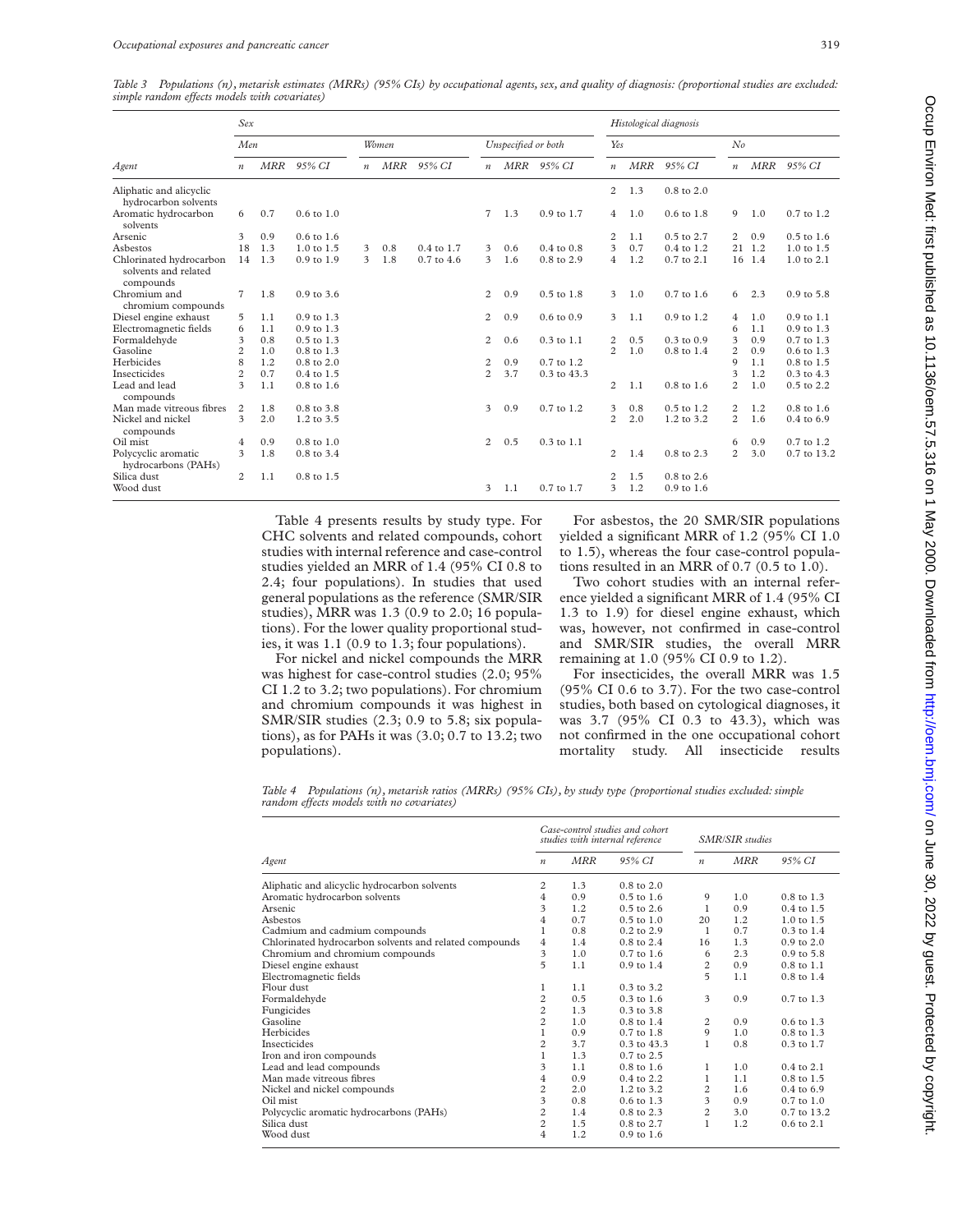*Table 5 Populations (n), population aetiological fractions (PEFs), aetiological fractions among exposed (EEFs), (95%CIs)*

|                                                                                      |                | Population aetiological fraction (PEF) |     |                       |            | Aetiological fraction among exposed (EEF) |                  |            |                       |            |                         |
|--------------------------------------------------------------------------------------|----------------|----------------------------------------|-----|-----------------------|------------|-------------------------------------------|------------------|------------|-----------------------|------------|-------------------------|
| Agent                                                                                |                | Proportion<br>exposed                  | MRR | 95% CI                | <b>PEF</b> | 95% CI                                    | $\boldsymbol{n}$ | <b>MRR</b> | 95% CI                | <b>EEF</b> | 95% CI                  |
| Aliphatic and alicyclic hydrocarbon solvents<br>Chlorinated hydrocarbon solvents and | 2              | 0.094                                  | 1.3 | $0.8 \text{ to } 2.0$ | 0.022      | $0.00$ to $0.047$                         | 2                | 1.3        | $0.8$ to $2.0$        | 0.23       | $0.00$ to $0.50$        |
| related compounds                                                                    | 3              | 0.061                                  | 1.2 | $0.7$ to $1.9$        | 0.010      | $0.00$ to $0.029$                         | 20               | 1.4        | $1.0 \text{ to } 1.8$ | 0.29       | $0.00 \text{ to } 0.44$ |
| Chromium and chromium compounds                                                      | 3              | 0.034                                  | 1.1 | $0.7 \text{ to } 1.6$ | 0.003      | $0.00 \text{ to } 0.013$                  | 9                | 1.4        | $0.9$ to $2.3$        | 0.29       | $0.00$ to $0.57$        |
| Fungicides                                                                           |                | 0.0034                                 | 1.4 | $0.3 \text{ to } 7.2$ | 0.001      | $0.00 \text{ to } 0.0029$                 | 2                | 1.3        | $0.4 \text{ to } 3.8$ | 0.23       | $0.00$ to $0.74$        |
| Insecticides                                                                         |                |                                        |     |                       |            |                                           | 3                | 1.5        | 0.6 to 3.7            | 0.33       | 0.00 to 0.73            |
| Iron and iron compounds                                                              |                | 0.067                                  | 1.3 | $0.7$ to $2.5$        | 0.016      | $0.00 \text{ to } 0.040$                  |                  | 1.3        | $0.7$ to $2.5$        | 0.23       | $0.00 \text{ to } 0.60$ |
| Lead and lead compounds                                                              | 2              | 0.11                                   | 1.1 | $0.8 \text{ to } 1.6$ | 0.010      | $0.00 \text{ to } 0.041$                  | $\overline{4}$   | 1.1        | $0.8 \text{ to } 1.5$ | 0.09       | $0.00 \text{ to } 0.33$ |
| Nickel and nickel compounds                                                          | 2              | 0.063                                  | 2.0 | $1.2 \text{ to } 3.2$ | 0.032      | $0.011$ to $0.043$                        | $\overline{4}$   | 1.9        | 1.2 to 3.2            | 0.47       | $0.17$ to $0.69$        |
| Polycyclic aromatic hydrocarbons (PAHs)                                              | 2              | 0.029                                  | 1.4 | $0.8 \text{ to } 2.3$ | 0.008      | $0.00 \text{ to } 0.016$                  | 4                | 1.5        | $0.9$ to $2.4$        | 0.33       | $0.00 \text{ to } 0.58$ |
| Silica dust                                                                          | $\overline{c}$ | 0.063                                  | 1.5 | 0.8 to 2.7            | 0.021      | $0.00$ to $0.040$                         | 3                | 1.4        | $0.9$ to $2.0$        | 0.29       | $0.00 \text{ to } 0.50$ |
| Wood dust                                                                            | 4              | 0.062                                  | 1.2 | $0.9 \text{ to } 1.6$ | 0.01       | $0.00$ to $0.023$                         | $5^{\circ}$      | 1.2        | $0.9$ to $1.6$        | 0.17       | $0.00 \text{ to } 0.38$ |

Only agents with both MRRs >1.0 considered. Negative lower confidence bounds of PEFs and EEFs forced to zero.

MRR=meta risk ratio, as estimated from population based and hospital based case-control studies for PFF, and all but proportional studies for EEF.

concerned organochlorine compounds. There were 12 further studies that considered unspecified pesticides. This group of agents was considered to be too heterogeneous in exposures and was dropped from the analysis.

Given the low proportions of the populations that were exposed, the PEFs remained low, from 0.1%–3% (table 5). Assuming independence between exposures, summing up of the PEFs resulted in an overall aetiological fraction of 12% for workplace exposures. The agent specific EEFs ranged from 9% to 47%, with wide 95% CIs. In a subpopulation exposed to nickel and nickel compounds, the EEF was 47% (95% CI 17 to 69%); to PAHs, 33% (0 to 58%); to insecticides, 33% (0 to 73%); to CHC solvents and related compounds, 29% (0 to 44%); to chromium and chromium compounds, 29% (0 to 57%); and to aliphatic and alicyclic solvents, 23% (0 to 50%).

#### **Discussion**

#### EVIDENCE

The excess risk found for CHC solvents and related compounds was based on 20 populations. Heterogeneity of RRs was nearly significant and may be explained by differences in the quality and exposure level of the agents. Various compounds with variable carcinogenic potential were mentioned as worker exposures: trichloroethylene, tetrachloroethylene, 1,1,1 trichloroethane, methylene chloride, vinyl chloride, ethylene chlorohydrine, ethylene dichloride, bis(chloromethyl)ether, and polychlorinated biphenyls. Intensities and long term doses were characterised in most of the studies either poorly or not at all.

The risk for nickel and nickel compounds was most evident in population based casecontrol studies. For chromium and chromium compounds, the MRR was non-significantly increased in all studies, but was not in excess in population based case-control studies. For PAHs, a non-significant increase was present in all studies, in population-based case-control studies, and in the two SMR/SIR studies. These findings could have occurred by chance.

The excess of silica dust reached significance in one<sup>52</sup> of three studies. This same Finnish population-based case-control study found a significant excess for aliphatic and alicyclic hydrocarbon solvents. This finding was aggregated with the finding of no excess for alkanes  $(C_5-C_{17})$  in another population based study from Montreal,<sup>79</sup> the result being an MRR of 1.3 (95% CI 0.8 to 2.0).

Two case-control studies,  $41$   $42$  both based on cytological diagnoses, one SMR study,<sup>24</sup> and one PMR study<sup>31</sup> considered exposure to organochlorine insecticides. The insecticidal agents listed as exposures were 1,1-bis(4 chlorophenyl)-2,2,2-trichloroethane (DDT), chlordane, heptachlor, endrin, aldrin, dieldrin, bulan, chlorfenethol, chloropropylate, dicofol, ethylan, methoxychlor, and tetrachlorodiphenylethane (TDE). Excluding the PMR study, the aggregated MRR was 1.5 (95% CI 0.6 to 3.7). In case-control studies it was 3.7 (0.3 to 43) based on the random effects model, and  $1.7$   $(0.9$  to  $3.2)$  based on the fixed effects model (heterogeneity p=0.09). The highest RR was obtained for exposure to the DDT family (DDT, ethylan, DDD; OR 21.0; 95% CI 2.6 to 966; five exposed cases) in a case-control study nested in a chemical manufacturing cohort.<sup>4</sup> Potential confounders included nitrophenol derivatives, clays, *N,N*-dimethylformamide, dispersing agents, octane, and carbon tetrachloride. The other case-control study $41$  was population based (Michigan, US), with self reported exposures. Based on 21 exposed cases, it yielded an OR of 1.5 (95% CI 0.8 to 2.9) for organochlorine insecticides. Assuming an effect, the difference between the two point estimates might be due to qualitative and quantitative differences in exposures between manufacturing and agricultural application.

There is a possibility of effect modification of environmental or occupational determinants by lifestyles (tobacco, alcohol, coffee) or dietary factors. These interactions were not considered in the studies. Also, genetic factors may interact with environmental or occupational exposures.

#### COMBINABILITY AND HETEROGENEITY

Epidemiological meta-analyses have imperfect combinability of results associated with different study types, methods, populations, exposure circumstances, and diagnostic specificities. We calculated MRRs including and excluding the poorest quality studies (proportional studies). We also calculated separate MRRs for cohort studies with internal controls,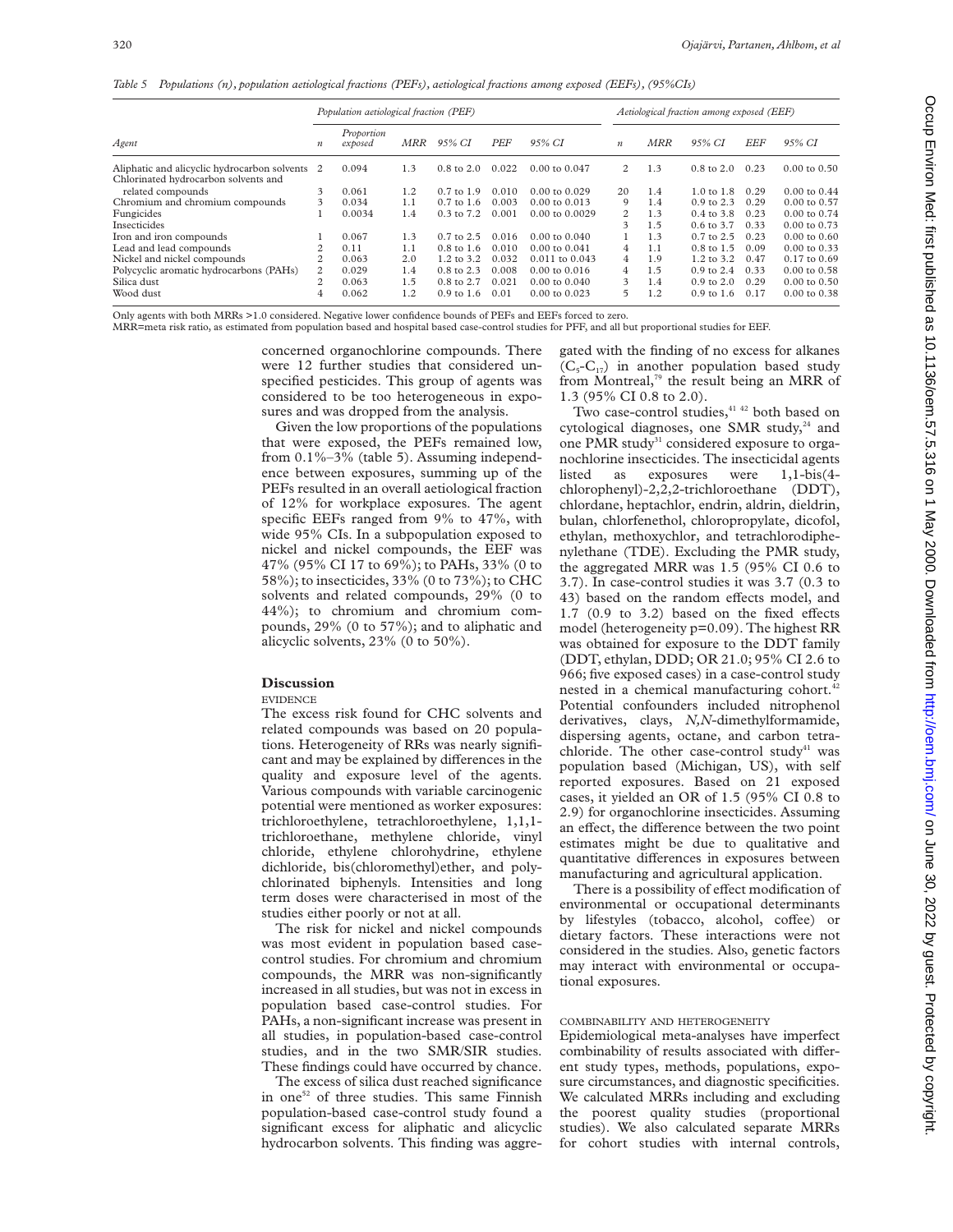case-control studies, SMR/SIR studies, and the few proportional studies. Differences in results from different study types were not consistent.

Several populations were poorly characterised. There were even studies that did not specify whether the cohort consisted of men, women, or both. We analysed the data for known male and female populations separately, and found data for women to be associated with a slightly higher MRR than data for men for CHC solvents and related compounds.

There was in all likelihood substantial heterogeneity across populations in the quality and intensity of exposure categories, in the intake route (respiratory, dermal, or other) of exposure, time aspects of exposure (period, latency, duration, quality, and intensity), and applied scales of exposure, as well as in the quality of diagnosis of pancreatic cancer. Qualitative and quantitative differences in exposures have already been exemplified in connection with CHC solvents and related compounds and organochlorine insecticides. Based on a rough statistical test, significant heterogeneity of risk was found for asbestos, electromagnetic fields, CHC solvents and related compounds, and man made vitreous fibres. Some studies did not document the exposure aspects at all, and no study provided a full documentation. Expert assessments, which represent an imperfect yet acceptable method of exposure assessment, were used in 25 populations. Industrial hygiene measurements that represent a certain degree of objectivity were used as the prime source of exposure data in only four populations. Exposure assessment based on job titles (57 populations) are of lower quality, unless the exposures are highly homogeneous within job titles. However, some of the populations represented rather homogeneous single title cohorts. Job exposure matrices assess exposures better if the matrix is specific for branch and job title, even for company and period. The JEMs of variable degree of specificity were applied in 15 populations. Most were relatively unspecific and thereby induced exposure misclassification. Misclassification, however, was likely to be non-differential, resulting in underestimation of the MRR. Multiple sources of exposure data were applied in 37 populations. Exposure data were longitudinal in 127 populations and lifelong in 47 populations. The longitudinality of exposures was thus well covered.

Misclassification rates for pancreatic cancer are marked, particularly when the diagnosis is based on death certificate only. This adds to the bias in the meta estimates towards the null value. Garabrandt *et al*<sup>42</sup> showed what the magnitude of the impact may be in a single study. They compared, in a case-control study of pancreatic cancer, ORs for the DDT family between cases representing death certificates and cases representing cytological verification. For death certificate cases the ORs ranged from 0.8 to 2.6; for cytologically verified cases, from 15.4 to infinity. In our meta-analysis, agent specific MRRs were higher for nine agents but lower for 10 agents in populations in



*Funnel plot for chlorinated hydrocarbon solvents. Natural log of risk ratio (ln (RR)) plotted against imprecision (SE of ln (RR)). The unit of the plot is study population.*

which histological verification was applied, compared with no histological verification. For CHC solvents and related compounds, the two MRRs were practically identical. For PAHs and chromium, the MRRs were higher in populations with histological diagnoses.

#### PUBLICATION BIAS

Publication bias is not likely in this study, as very few small studies expressly considered the occupational determinants of pancreatic cancer. Non-positive occupational findings from small studies therefore were not likely to remain unpublished. Also, a funnel plot for CHC solvents and related compounds, for which an excess risk was found (figure), did not identify a concentration of small studies (high SE of ln (RR)) at high RRs. Publication bias therefore may be claimed to be minimal or non-existent. Negative results based on reasonably large numbers are unlikely to remain unpublished.

A counterargument may be raised about cohort studies with multiple end points. Some of these studies deleted results based on small numbers, occasionally for pancreatic cancer. This omission may have minor influence on the metaresults. Some case-control studies may have omitted results for rare exposures, with similar minor effect on the metaresults.

### SELECTION OF STUDIES

We used major databases and lists of references of the studies for the identification of studies. Studies not found in major databases are probably of lower quality. For the same reason and because of the cost we did not try to identify unpublished studies.

#### **EXTRACTION**

Extractor bias was minimised by the formal extraction procedure between the extractors, and the central checking of the extraction. The procedure was also intended to guarantee the extraction of the relevant risk estimates in studies that offered several alternative risk estimates.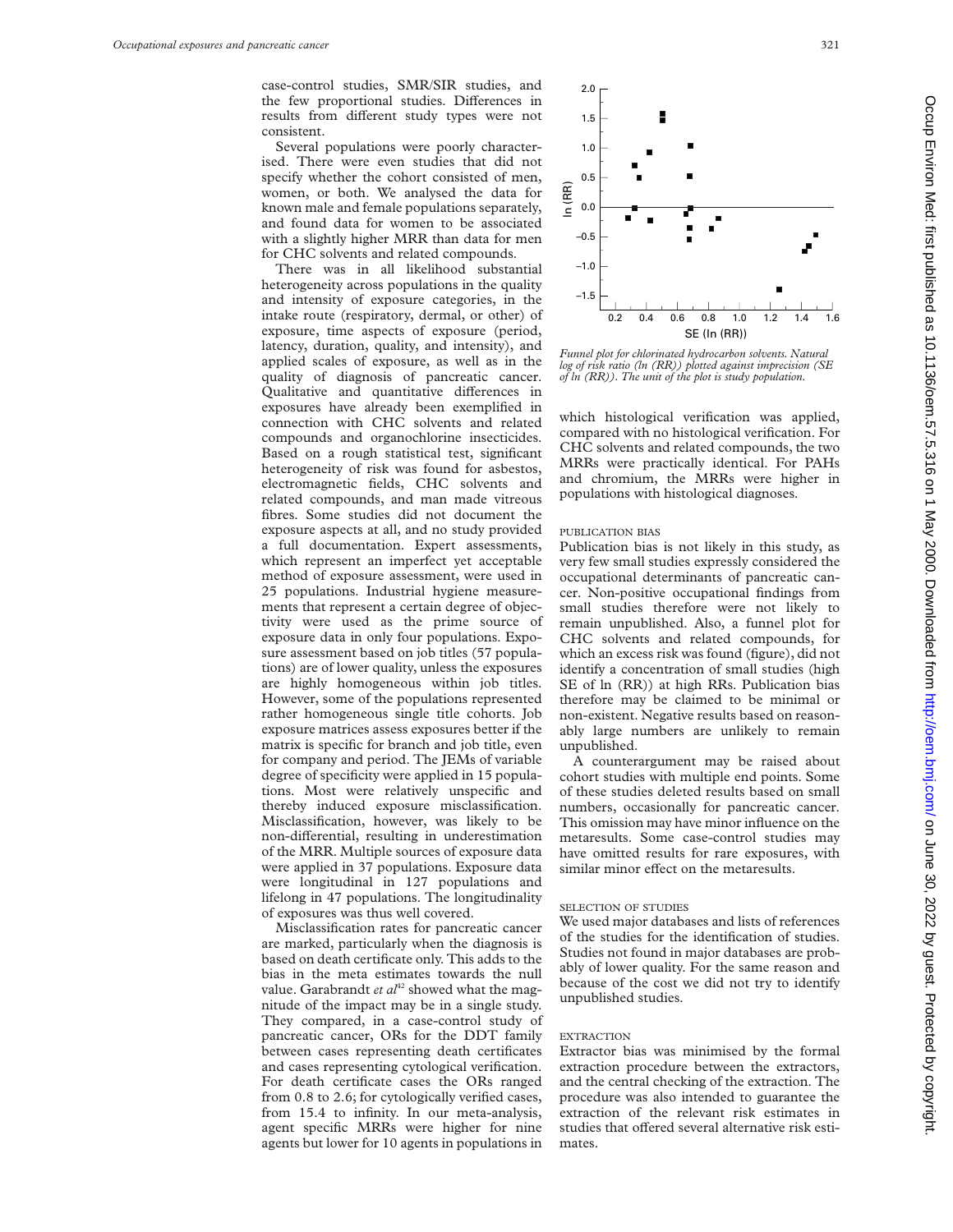# REFERENCE POPULATIONS

Not all populations in the data were strictly independent because in some studies an internal unexposed industrial population was used as the common reference for more than one exposed population. This was rare, however, and we consider the ensuing bias in the precision of MRR to be minimal. Reference populations are a problem in proportional studies, where the population basis is unknown. For most analyses, we excluded proportional studies for this reason. Comparability of populations may be a problem in SMR and SIR studies because of the healthy worker effect. It is unknown to what extent the healthy worker effect and its components might have biased our metaresults.

#### CONFOUNDING

Control of confounding is a problem in studies of pancreatic cancer, as tobacco smoking and diabetes are the only known common causes of this malignancy. Even a rough measurement of confounding bias is difficult. Case-control studies are in principle best equipped for adjustment for confounders. Several of them did adjust for various factors. In other study types, adjustment was rare. Attempts to aggregate results over studies that adjusted for smoking failed because of small numbers of such studies. The number of available populations for which adjustment was done ranged from zero to two across the occupational agents.

#### AETIOLOGICAL FRACTIONS

Aetiological fractions were unstable both statistically and substantially. The PEFs were highly dependent of the variable occupational exposure patterns across populations and periods. The variability concerns the proportions of exposed subjects, and intensities and time patterns of exposures. Also, the technical definitions of exposed varied between studies. The same holds for EEFs, with the exception that the proportion of exposed subjects is not a concern.

#### **Conclusions**

The aetiological fraction of pancreatic cancer due to occupational exposures within a population was estimated at 12%. This may be an underestimate because of misclassification of exposures and end points in the studies. The aetiological fractions among exposed subjects was highest at 47% in people occupationally exposed to nickel and nickel compounds. The implication is that if smoking explains 20%– 25% of pancreatic cancers and occupational and general environmental factors 15%–20% at maximum in a typical "western" adult population, the bulk of the risk remains unexplained. Further risk factors are likely to be found in inherited susceptibility, dietary habits, interactions between lifestyles, environmental, occupational, and genetic factors, or other yet unrecognised factors.

Results of this metaanalysis suggest that occupational exposure to some CHC solvents and related compounds may increase the risk of pancreatic cancer. The excess may be pronounced in women. Excesses associated with occupational exposure to chromium and chromium compounds and nickel and nickel compounds were suggested. More limited evidence was found for organochlorine insecticides, silica dust, and aliphatic and alicyclic hydrocarbon solvents.

Future research into the aetiology of pancreatic cancer should concentrate on more refined assessment of exposure and end points, assessment of interactions between occupational and environmental factors, lifestyle (tobacco, alcohol, coffee, diet), and interactions between genes and the environment. Future research therefore calls for large studies, complex measures, and refined statistical methods.

The Finnish Work Environment Fund has supported this study. Ms Ritva Järnström and Mr Tuomas Hanhinen created the reference database.

- 1 Finnish Cancer Registry. *Cancer incidence in Finland 1995* . Helsinki: Cancer Statistics of the National Research and
- Development Centre for Welfare and Health, 1997.<br>2 Faggiano F, Partanen T. Socioeconomic differences in cancer incidence and mortality. In: Kogevinas M, Pearce N, Susser M, *et al*, eds. *Social inequalities and cancer*. Lyon: International Agency for Research on Cancer: 1997. (IARC Sci Publ No 138.) 3 Weiderpass E, Partanen T, Kaaks R, *et al*. Occurrence,
- trends and environment etiology of pancreatic cancer. *Scand J Work Environ Health* 1998;**24**:165–74.
- 4 Fernandez E, La Vecchia C, Porta M, *et al*. Trends in pancreatic cancer mortality in Europe, 1955–89. *Int J Cancer* 1994;57:786–92.
- *cer* 1994;**57**:786–92. 5 Porta M, Malats N, Piñol JL, *et al*. Response. *J Clin Epidemiol* 1996;**49**:602–3. 6 Malats N, Real FX, Porta M. DDT and pancreatic cancer. *J*
- *Natl Cancer Inst* 1993;**85**:328.
- 7 Kauppinen T, Toikkanen J, Pukkala E. From cross-tabulations to multipurpose information systems: a new
- 8 Acheson ED, Gardner MJ, Winter PD, et al. Cancer in a factory using amosite asbestos*. Int J Epidemiol* 1984;**13**:3– 10.
- 9 Acquavella J, Leet T, Johnson G. Occupational experience and mortality among a cohort of metal components manufacturing workers. *Epidemiol*ogy 1993;**4**:428–34.
- 10 Andersson K, Elinder CG, Hogstedt C, *et al*. Mortality among cadmium and nickel-exposed workers in a Swedish battery factory. *Current Topics in Environmental and Toxico-logical Chemistry* 1985;**8**:399–408.
- 11 Anttila A, Pukkala E, Sallmén M, *et al*. Cancer incidence among Finnish workers exposed to halogenated hydrocar-bons. *J Occup Environ Med* 1995;**37**:797–806.
- 12 Anttila A, Pukkala E, Riala R, *et al*. Cancer incidence among Finnish workers exposed to aromatic hydrocarbons. *Int Arch Occup Environ Health* 1998;**71**:187–93.
- 13 Armstrong BK, McNulty JC, Levitt LJ, *et al*. Mortality in gold and coal miners in Western Australia with special ref-
- erence to lung cancer. *Br J Ind Med* 1979;**36**:199–205. 14 Asp S, Riihimäki V, Hernberg S, *et al*. Mortality and cancer morbidity of Finnish chlorophenoxy herbicide applicators: an 18-year prospective follow-up. *Am J Ind Med* 1994;**26** : 243–53.
- 15 Axelson O, Selden A, Andersson K, *et al*. Updated and expanded Swedish cohort study on trichloroethylene and cancer risk. *J Occup Med* 1994;**36**:556–62.
- 16 Axelsson G, Rylander R, Schmidt A. Mortality and incidence of tumours among ferrochromium workers. *Br J Ind Med* 1980;**37**:121–7.
- 17 Bardin J, Eisen PE, Hallock MF, *et al*. Mortality studies of machining fluid exposure in the automobile industry. V: a case control study of pancreatic cancer. *Am J Ind Med* 1997;**32**:240–7.
- 18 Baris D, Armstrong BG, Deadman J,*et al*. A mortality study of electrical utility workers in Quebec. *Occup Environ Med* 1996;**53**:25–31.
- 19 Benson LO, Teta MJ. Mortality due to pancreatic and lym-phopoietic cancers in chlorohydrin production workers. *Br J Ind Med* 1993;**50**:710–16.
- 20 Boffetta P, Stellman SD, Garfinkel L. Diesel exhaust expo-
- sure and mortality among males in the American Cancer<br>Society prospective study. *Am J Ind Med* 1988;14:403-15.<br>21 Boffetta P, Saracci R, Andersen A, *et al.* Cancer mortality among man-made vitreous fiber production workers.
- *Epidemiology* 1997; **8**:259–68. 22 Bond GG, Bodner KM, Olsen GW, *et al*. Mortality among workers engaged in the development or manufacture of styrene-based products: an update. *Scand J Work Environ Health* 1992;**18**:145–54.
- 23 Brown DP. Mortality of workers exposed to polychlorinated biphenyls: an update*. Arch Environ Health* 1987;**42**:333–9.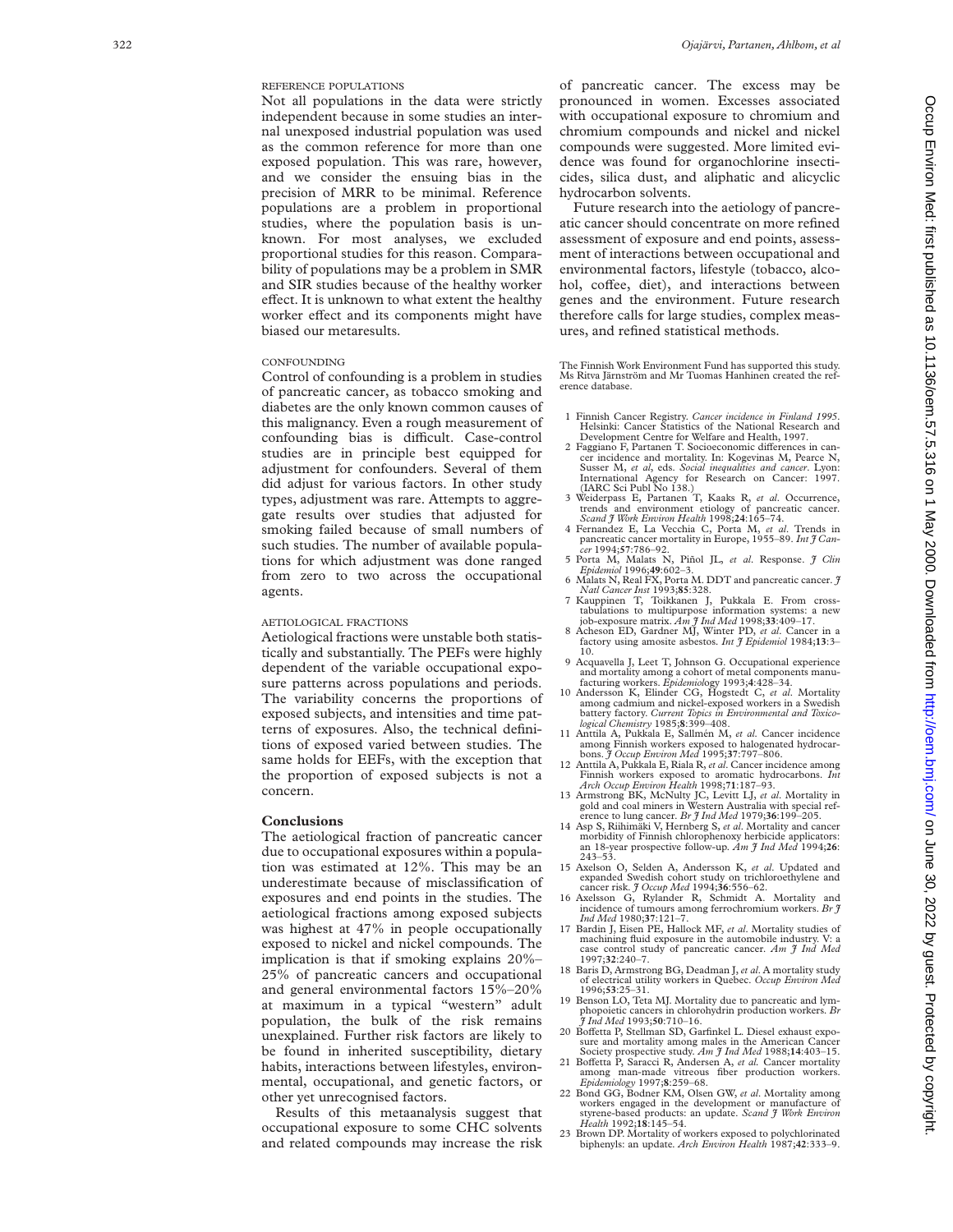- 24 Brown DP. Mortality of workers employed at organochlorine pesticide manufacturing plants: an update. *Scand J Work Environ Health* 1992;**18**:155–61.
- 25 Brown DP, Dement JM, Okun A. Mortality patterns among female and male chrysotile asbestos textile workers. *J Occup Med* 1994;**36**:882–8.
- 26 Cammarano G, Crosignani P, Berrino H, *et al*. Additional follow up of cancer mortality among workers in a thermoelectric power plant. *Scand J Work Environ Health* 1986;**12**: 631–2.
- 27 Checkoway H, Heyer NJ, Seixas NS, *et al*. Dose-response associations of silica with non-malignant respiratory disease and lung cancer mortality in the diatomaceous<br>carth industry.  $Am$  Epidemiol 1997;145:680-8.<br>28 Chiazze LJ, Ference LD. Mortality among PVC-fabricating<br>employees. Environ Health Perspect 1981;41:137-43.
- 29 Claude J, Frentzel-Beyme R. Mortality of workers in a Ger-man rock-wool factory: a second look with extended follow
	-
- up. *Scand J Work Environ Health* 1986;12:53–60.<br>30 Cocco P, Hua F, Boffetta P, *et al.* Mortality of Italian lead<br>smelter workers. *Scand J Work Environ Health* 1997;23:15–<br>23.
- 31 Cocco P, Blair A, Congia P, *et al*. Long term health effects of the occupational exposure to DDT. A preliminary report.<br>*Ann N Y Acad Sci* 1997;**837**:246–56.
- 32 Coggon D, Pannett B, Winter PD, *et al*. Mortality of workers exposed to 2 methyl-4 chlorophenoxyacetic acid. *Scand J Work Environ Health* 1986;**12**:448–54.
- 33 Decoufle P. Further analysis of cancer mortality patterns among workers exposed to cutting oil mists. *J Natl Cancer Inst* 1978;**61**:1025–30.
- 34 Decouflé P, Blattner WA, Blair A. Mortality among chemical workers exposed to benzene and other agents. *Environ Res* 1983;**30**:16–25.
- 35 Dement JM, Brown DP, Okun A. Follow up study of chrysotelle asbestos textile workers: cohort mortality and case-control analyses. Am J Ind Med 1994;26:431-47.<br>36 Elinder CG, Kjellström T, Hogstedt C, et al. Cancer
- mortality of cadmium workers. *Br J Ind Med* 1985;**42**:651– 5.
- 37 Enterline PE, Hartley J, Henderson V. Asbestos and cancer: a cohort followed up to death. *Br J Ind Med* 1987;**44**:396– 401.
- 38 Enterline PE, Day R, Marsh GM. Cancers related to expo-sure to arsenic at a copper smelter. *Occup Environ Med* 1995;**52**:28–32.
- 39 Franchini I, Magnani F, Mutti A. Mortality experience among chromeplating workers. Initial findings. *Scand J Work Environ Health* 1983;**9**:247–52.
- 40 Frentzel-Beyme R, Thiess AM, Wieland R. Survey of mortality among employees engaged in the manufacture of sty-<br>rene and polystyrene at the BASF Ludwigshafen works.<br>Scand J Work Environ Health 1978;4:231-9.<br>41 Fryzek JP, Garabrant DH, Harlow SD, et al. A case-control
- study of self reported exposures to pesticides and pancreas cancer in southeastern Michigan. *Int J Cancer* 1997;**72**:62– 7.
- 42 Garabrant DH, Held J, Homa D. Response (DDT and pan-
- creatic cancer). *J Natl Cancer Inst* 1993;85:328–9.<br>43 Gardner MJ, Pannett B, Winter PD, *et al.* A cohort study of
- 
- 43 Gardner MJ, Pannett B, Winter PD, *et al.* A cohort study of workers exposed to formal<br>elebyde in the British chemical industry: an update. *B f J nd Med* 1993;50:827-34.<br>44 Gibbs GW, Amsel J, Soden K. A cohort m
- 
- 47 Hansen J, Olsen JH. Formaldehyde and cancer morbidity among male employees in Denmark. *Cancer Causes Control* 1995;**6**:354–60.
- 48 Hearne FT, Pifer JW, Grose F. Absence of adverse mortality effects in workers exposed to methylene chloride: an update. *J Occup Med* 1990;32:234–40.
- 49 Hooiveld M, Heederik DJJ, Kogevinas M, *et al*. Second follow-up of a Dutch cohort occupationally exposed to phenoxy herbicides, chlorophenols, and contaminants. *Am J Epidemiol* 1998;**147**:891–901.
- 50 Howe GR, Fraser D, Lindsay J, *et al*. Cancer mortality (1965–77) in relation to diesel fume and coal exposure in a cohort of retired railway workers. *J Natl Cancer Inst* 1983;**70**:1015–9.
- 51 Kano K, Horikawa M, Utsunomiya T, et al. Lung cancer<br>mortality among a cohort of male chromate pigment work-<br>ers in Japan. *Int* J Epidemiol 1993;22:16-22.<br>52 Kauppinen T, Partanen T, Degerth R, et al. Pancreatic can-
- cer and occupational exposures. Epidemiol 1995;6:498- $502.$
- 53 Kogevinas M, Ferro G, Andersen A, *et al.* Cancer mortality in a historical cohort study of workers exposed to styrene. *Scand J Work Environ Health* 1994;**20**:251–61.
- 54 Kogevinas M, Becher H, Benn T, *et al*. Cancer mortality in workers exposed to phenoxy herbicides, chlorophenols, and dioxins. An expanded and updated international cohort study. *Am J Epidemiol* 1997;**145**:1061–75.
- 55 Lanes SF, Rothman KJ, Dreyer NA, *et al*. Mortality update of cellulose fiber production workers. *Scand J Work Environ Health* 1993;**19**:426–8.
- 56 Langård S, Andersen A, Ravnestad J. Incidence of cancer among ferrochromium and ferrosilicon workers: an extended observation period. *Br J Ind Med* 1990;**47**:14–9.
- 57 Leet T, Acquavella J, Lynch C, *et al*. Cancer incidence among alachlor manufacturing workers. *Am J Ind Med* 1996;**30**:300–6.
- 58 Levine RJ, Andjelkovich DA, Shaw LK. The mortality of Ontario undertakers and a review of formaldehyde- related mortality studies. *J Occup Med* 1984;**26**:740–6.
- 59 Lynge E. A follow-up study of cancer incidence among workers in manufacture of phenoxy herbicides in Den-mark. *Br J Cancer* 1985;**52**:259–70.
- 60 Lynge E, Andersen A, Nilsson R, *et al*. Risk of cancer and exposure to gasoline vapors. *Am J Epidemiol* 1997;**145**:449– 58.
- 61 Mack TM, Peters JM, Yu MC, *et al*. Pancreas cancer is unrelated to the workplace in Los Angeles. *Am J Ind Med* 1985;**7**:253–66.
- 62 Magnani C, Coggon D, Osmond C, *et al*. Occupation and five cancers: a case-control study using death certificates. *Br J Ind Med* 1987;**44**:769–76.
- 63 Magnani C, Terracini B, Ivaldi C,*et al*. Tumor mortality and death from other causes in asbestos cement workers at the Casale Montferrato plant. *Med Lav* 1996;**87**:133–46.
- 64 McDonald JC, Liddell FD, Dufresne A, *et al*. The 1891–1920 birth cohort of Quebec chrysotile miners and millers: mortality 1976–88. *Br J Ind Med* 1993;**50**:1073– 81.
- 65 Mikoczy Z, Schütz A, Strömberg U, *et al*. Cancer incidence and specific occupational exposures in the Swedish leather tanning industry: a cohort based case-control study. *Occup Environ Med* 1996;**53**:463–7.
- 66 Milham SJ. Mortality in workers exposed to electromagnetic fields. *Environ Health Perspect* 1985;**62**:297–300.
- 67 Milham SJ. Increased mortality in amateur radio operators due to lymphatic and hematopoietic malignancies. *Am J Epidemiol* 1988;**127**:50–4.
- 68 Moulin JJ, Wild P, Mur JM, *et al*. Risk of lung, larynx, pharynx, and buccal cavity cancers among carbon electrode manufacturing workers. *Scand J Work Environ Health* 1989; **15**:30–7.
- 69 Nakamura K. A mortality study of vinyl chloride workers in Japan. *Sangyo Ika Daigaku Zasshi* 1983;**20**:49–57.
- 70 Ohlson CG, Klaesson B, Hogstedt C. Mortality among asbestos-exposed workers in a railroad workshop. *Scand J Work Environ Health* 1984;**10**:283–91.
- 71 Ott MG, Olson RA, Cook RR, *et al*. Cohort mortality study of chemical workers with potential exposure to the higher chlorinated dioxins. *J Occup Med* 1987;**29**:422–9. 72 Park RM, Mirer FE. A survey of mortality at two
- automotive engine manufacturing plants. *Am J Ind Med* 1996;**30**:664–73.
- 73 Ramlow JM, Spadacene NW, Hoag SR, *et al.* Mortality in a cohort of pentachlorophenol manufacturing workers, 1940–89. *Am J Ind Med* 1996;30:180–94.<br>1940–89. *Am J Ind Med* 1996;30:180–94.<br>74 Sathiakumar N, Delzell E, C
- at two triazine herbicide manufacturing plants. *Am J Ind Med* 1996;**29**:143–51.
- 75 Sathiakumar N, Delzell E, Hovinga M, *et al.* Mortality from cancer and other causes of death in synthetic rubber workers. *Occup Environ Med* 1998;**55**:230–5.
- 76 Seidman H, Selikoff IJ, Gelb SK. Mortality experience of amosite asbestos factory workers: dose-response relationships 5–40 years after onset of short-term work exposure. *Am J Ind Med* 1986;**10**:479–514.
- 77 Selikoff IJ, Seidman H. Cancer of the pancreas among asbestos insulation workers. *Cancer* 1981;47:1469-73.<br>78 Sheffet A, Thind I, Miller AM, *et al*. Cancer mortality in a
- pigment plant utilizing lead and zinc chromates. *Arch Environ Health* 1982;**37**:44–52.
- 79 Siemiatycki J. *Risk factors for cancer in the workplace*. Boca Raton, FL: CRC, 1991.
- 80 Simonato L, L'Abbe KA, Andersen A, *et al*. A collaborative study of cancer incidence and mortality among vinyl chloride workers. *Scand J Work Environ Health* 1991;**17**:159– 69.
- 81 Sinks T, Steele G, Smith AB,*et al*. Mortality among workers exposed to polychlorinated biphenyls. *Am J Epidemiol* 1992;**136**:389–98.
- evidence of the rise of cancer in workers exposed to vinyl chloride. *Br J Ind Med* 1988;**45**:93–7.
- Spirtas R, Stewart PA, Lee JS, *et al.* Retrospective cohort mortality study of workers at an aircraft maintenance facil-
- Stayner LT, Elliott L, Blade L, et al. A retrospective cohort
- 85 Sun J, Shabata E, Nisanaga N, *et al*. A cohort mortality study of construction workers. *Am J Ind Med* 1997;**32**:35–
- 86 Swaen GM, van Vliet C, Slangen JJ, *et al*. Cancer mortality among licensed herbicide applicators. *Scand J Work Environ Health* 1992;**18**:201–4.
- 87 Tolbert PE, Eisen EA, Pothier LJ, *et al*. Mortality studies of machining-fluid exposure in the automobile industry. II. Risks associated with specific fluid types. *Scand J Work Environ Health* 1992;**18**:351–60.
- 88 Tollestrup K, Daling JR, Allard J. Mortality in a cohort of orchard workers exposed to lead arsenate pesticide spray. *Arch Environ Health* 1995;**50**:221–9.
- 89 Tomenson JA, Bonner SM, Heijne CG, *et al*. Mortality of workers exposed methylene chloride employed at a plant producing cellulose triacetate film base. *Occup Environ Med* 1997;**54**:470–6.

- 
- 82 Smulevich VB, Fedotova IV, Filatova VS. Increasing
- ity. I. Epidemiological results. *Br J Ind Med* 1991;**48**:515– 30.
- mortality study of workers exposed to formaldehyde in the garment industry. *Am J Ind Med* 1988;**13**:667–81.
- 41.
- 
-